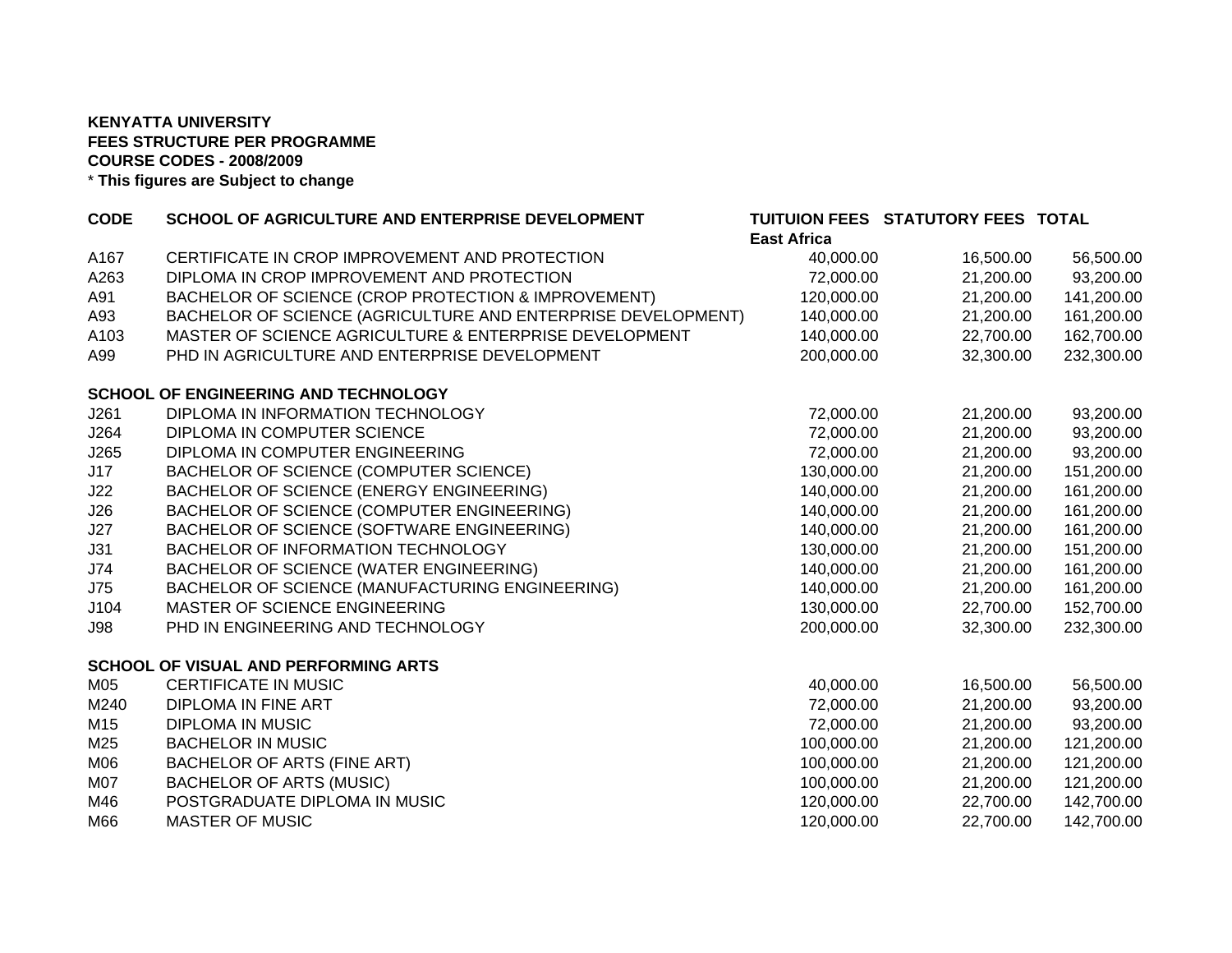| M88             | PHD IN MUSIC                                                   | 200,000.00 | 32,300.00 | 232,300.00 |
|-----------------|----------------------------------------------------------------|------------|-----------|------------|
|                 | <b>SCHOOL OF ECONOMICS</b>                                     |            |           |            |
| K14             | <b>BACHELOR OF ECONOMICS</b>                                   | 110,000.00 | 21,200.00 | 131,200.00 |
| K16             | <b>BACHELOR OF ECONOMICS AND FINANCE</b>                       | 110,000.00 | 21,200.00 | 131,200.00 |
| K24             | BACHELOR OF ECONOMICS AND STATISTICS                           | 110,000.00 | 21,200.00 | 131,200.00 |
| K102            | <b>MASTER OF ECONOMICS</b>                                     | 120,000.00 | 22,700.00 | 142,700.00 |
| K96             | PHD IN ECONOMICS                                               | 200,000.00 | 32,300.00 | 232,300.00 |
|                 | <b>SCHOOL OF HUMANITIES AND SOCIAL SCIENCES</b>                |            |           |            |
| C168            | <b>CERTIFICATE IN JAPANESE</b>                                 | 40,000.00  | 16,500.00 | 56,500.00  |
| C169            | <b>CERTIFICATE IN GERMAN</b>                                   | 40,000.00  | 16,500.00 | 56,500.00  |
| C170            | <b>CERTIFICATE IN FRENCH</b>                                   | 40,000.00  | 16,500.00 | 56,500.00  |
| C231            | DIPLOMA IN DISASTER MANAGEMENT                                 | 72,000.00  | 21,200.00 | 93,200.00  |
| C233            | <b>DIPLOMA IN MANAGEMENT</b>                                   | 72,000.00  | 21,200.00 | 93,200.00  |
| C238            | DIPLOMA IN CRIME PREVENTION AND MANAGEMENT                     | 72,000.00  | 21,200.00 | 93,200.00  |
| C241            | DIPLOMA IN GERENTOLOGY                                         | 72,000.00  | 21,200.00 | 93,200.00  |
| CO <sub>1</sub> | <b>BACHELOR OF ARTS</b>                                        | 100,000.00 | 21,200.00 | 121,200.00 |
| CO <sub>2</sub> | BACHELOR OF ARTS (HUMAN RESOURCE MANAGEMENT)                   | 100,000.00 | 21,200.00 | 121,200.00 |
| CO <sub>5</sub> | <b>BACHELOR OF TOURISM (LOL)</b>                               |            |           |            |
| C77             | BACHELOR OF ARTS (COUNSELLING AND PSYCHOLOGY)                  | 100,000.00 | 21,200.00 | 121,200.00 |
| C <sub>50</sub> | <b>MASTERS OF ARTS</b>                                         | 120,000.00 | 22,700.00 | 142,700.00 |
| C61             | <b>MASTERS IN FOREIGN TRADE</b>                                | 120,000.00 | 22,700.00 | 142,700.00 |
| C <sub>59</sub> | POSTGRADUATE DIPLOMA IN HUMAN RESOURCE MANAGEMENT              | 120,000.00 | 22,700.00 | 142,700.00 |
| C64             | POSTGRADUATE DIPLOMA IN MANAGEMENT                             | 120,000.00 | 22,700.00 | 142,000.00 |
| C67             | POSTGRADUATE DIPLOMA IN RURAL DEVELOPMENT                      | 120,000.00 | 22,700.00 | 142,700.00 |
| C68             | POSTGRADUATE DIPLOMA IN OPERATIONS MANAGEMENT                  | 120,000.00 | 22,700.00 | 142,700.00 |
| C69             | BACHELOR OF ARTS (GENDER AND DEVELOPMENT)                      | 100,000.00 | 21,200.00 | 121,200.00 |
| C82             | PHD IN HUMANITIES                                              | 200,000.00 | 32,300.00 | 232,300.00 |
|                 | <b>SCHOOL OF PURE AND APPLIED SCIENCES</b>                     |            |           |            |
|                 | 120 BACHELOR OF SCIENCE (BSC)                                  | 110,000.00 | 21,200.00 | 131,200.00 |
|                 | 121 BACHELOR OF SCIENCE (TELECOMMUNICATION & INFORMATION TECH) | 130,000.00 | 21,200.00 | 151,200.00 |
|                 | 128 BACHELOR OF SCIENCE (BIOTECHNOLOGY)                        | 120,000.00 | 21,200.00 | 141,200.00 |
|                 | 170 BACHELOR OF SCIENCE (MEDICAL LABORATORY SCIENCE)           | 140,000.00 | 21,200.00 | 161,200.00 |
|                 | 171 BACHELOR OF SCIENCE(INDUSTRIAL CHEM)                       | 120,000.00 | 21,200.00 | 141,200.00 |
|                 | 172 BACHELOR OF SCIENCE (BIOCHEMISTRY)                         | 120,000.00 | 21,200.00 | 141,200.00 |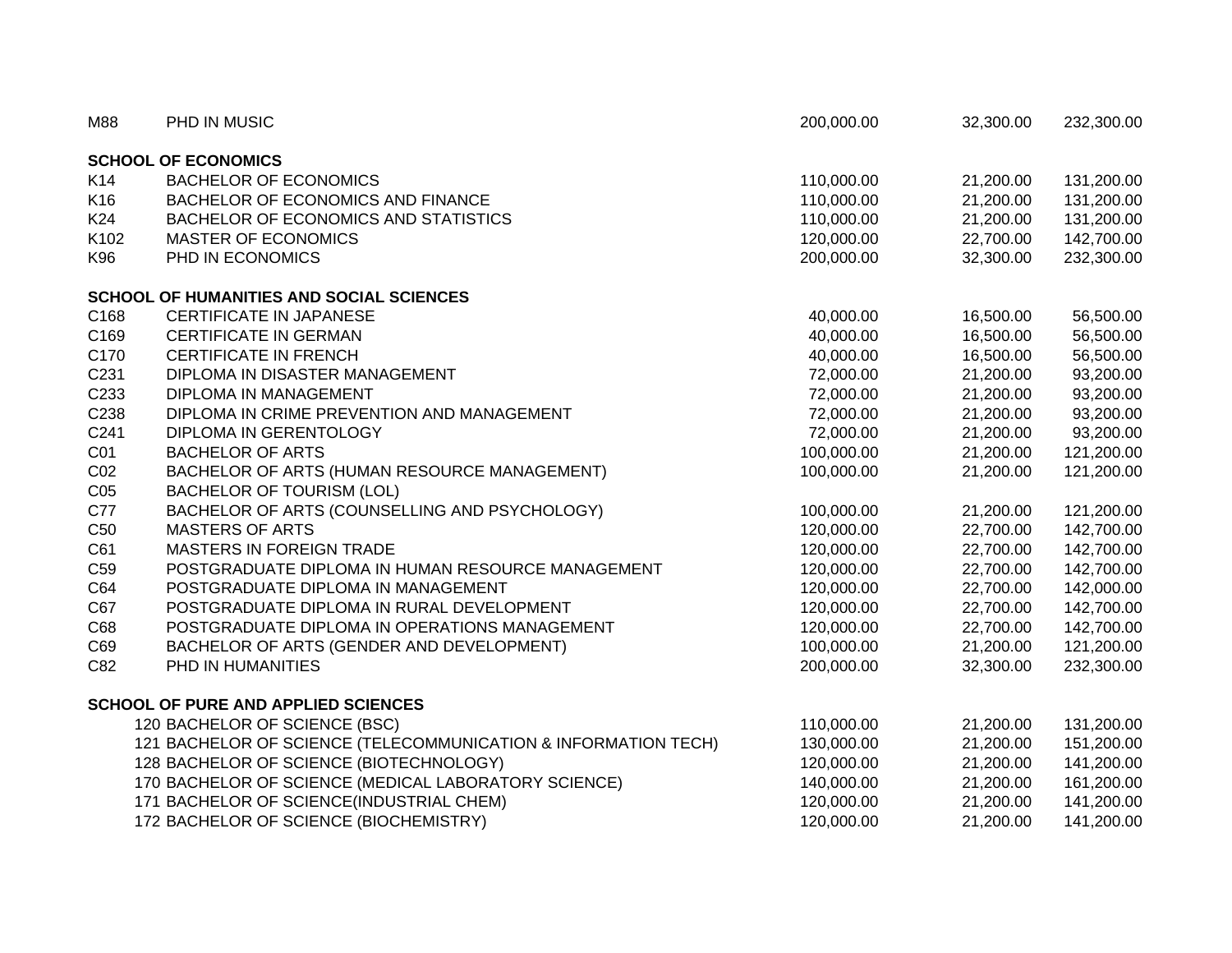|                  | 173 BACHELOR OF SCIENCE (ANALYTICAL CHEM)                 | 120,000.00 | 21,200.00 | 141,200.00 |
|------------------|-----------------------------------------------------------|------------|-----------|------------|
|                  | 179 BACHELOR OF SCIENCE (COUNSELLING PSY)                 | 110,000.00 | 21,200.00 | 131,200.00 |
|                  | 181 BACHELOR OF SCIENCE (MICROBIOLOGY)                    | 120,000.00 | 21,200.00 | 141,200.00 |
|                  | 190 BACHELOR OF SCIENCE (BIOLOGY)                         | 120,000.00 | 21,200.00 | 141,200.00 |
|                  | 156 MASTER OF SCIENCE                                     | 130,000.00 | 22,700.00 | 152,700.00 |
|                  | 184 PHD IN SCIENCE                                        | 200,000.00 | 32,300.00 | 232,300.00 |
|                  | <b>SCHOOL OF LAW</b>                                      |            |           |            |
| L95              | <b>BACHELOR OF LAWS</b>                                   | 150,000.00 | 21,200.00 | 171,200.00 |
| L <sub>100</sub> | <b>MASTER OF LAW</b>                                      |            |           |            |
| L <sub>101</sub> | PHD IN LAW                                                | 200,000.00 | 32,300.00 | 232,300.00 |
|                  | <b>SCHOOL OF EDUCATION</b>                                |            |           |            |
| E202             | DIPLOMA IN EARLY CHILDHOOD EDUCATION                      | 72,000.00  | 21,200.00 | 93,200.00  |
| E203             | DIPLOMA IN SCHOOL MANAGEMENT                              | 72,000.00  | 21,200.00 | 93,200.00  |
| E205             | DIPLOMA IN GENDER STUDIES                                 | 72,000.00  | 21,200.00 | 93,200.00  |
| E206             | DIPLOMA IN GUADANCE AND COUNSELLING                       | 72,000.00  | 21,200.00 | 93,200.00  |
| E207             | DIPLOMA IN PUBLIC RELATIONS                               | 72,000.00  | 21,200.00 | 93,200.00  |
| E208             | DIPLOMA IN EDUCATION                                      | 72,000.00  | 21,200.00 | 93,200.00  |
| E209             | DIPLOMA IN JOURNALISM MANAGEMENT                          | 72,000.00  | 21,200.00 | 93,200.00  |
| E08              | BACHELOR OF LIBRARY AND INFORMATION SCIENCE               | 110,000.00 | 21,200.00 | 131,200.00 |
| E <sub>23</sub>  | BACHELOR OF EDUCATION (HOME ECONOMICS)                    | 110,000.00 | 21,200.00 | 131,200.00 |
| E34              | BACHELOR OF EDUCATION (LIBRARY STUDIES)                   | 110,000.00 | 21,200.00 | 131,200.00 |
| E35              | <b>BACHELOR OF EDUCATION (ARTS)</b>                       | 100,000.00 | 21,200.00 | 121,200.00 |
| E37              | <b>BACHELOR OF EDUCATION (SCIENCE)</b>                    | 110,000.00 | 21,200.00 | 131,200.00 |
| E40              | BACHELOR OF EDUCATION (EARLY CHILDHOOD)                   | 100,000.00 | 21,200.00 | 121,200.00 |
| E41              | BACHELOR OF EDUCATION (SPECIAL EDUCATION)                 | 100,000.00 | 21,200.00 | 121,200.00 |
| E49              | BACHELOR OF EDUCATION (GUIDANCE AND COUNSELLING)          | 100,000.00 | 21,200.00 | 121,200.00 |
| E78              | BACHELOR OF EDUCATION (COUNSELLING PSYCHOLOGY)            | 100,000.00 | 21,200.00 | 121,200.00 |
| E105             | BACHELOR OF PHILOSOPHY (INTERNATIONAL TEACHER EDUCATION)  |            |           |            |
| E42              | POSTGRADUATE DIPLOMA IN EDUCATION                         | 120,000.00 | 22,700.00 | 142,700.00 |
| E45              | POSTGRADUATE DIPLOMA IN PUBLIC RELATIONS                  | 120,000.00 | 22,700.00 | 142,700.00 |
| E51              | POSTGRADUATE DIPLOMA IN GUIDANCE AND COUNSELLING          | 120,000.00 | 22,700.00 | 142,700.00 |
| E <sub>52</sub>  | POSTGRADUATE DIPLOMA IN JOURNALISM AND MASS COMMUNICATION | 120,000.00 | 22,700.00 | 142,700.00 |
| E55              | <b>MASTER OF EDUCATION</b>                                | 120,000.00 | 22,700.00 | 142,700.00 |
| E65              | MASTER OF LIBRARY AND INFORMATION SCIENCE                 | 120,000.00 | 22,700.00 | 142,700.00 |
| E83              | PHD IN EDUCATION                                          | 200,000.00 | 32,300.00 | 232,300.00 |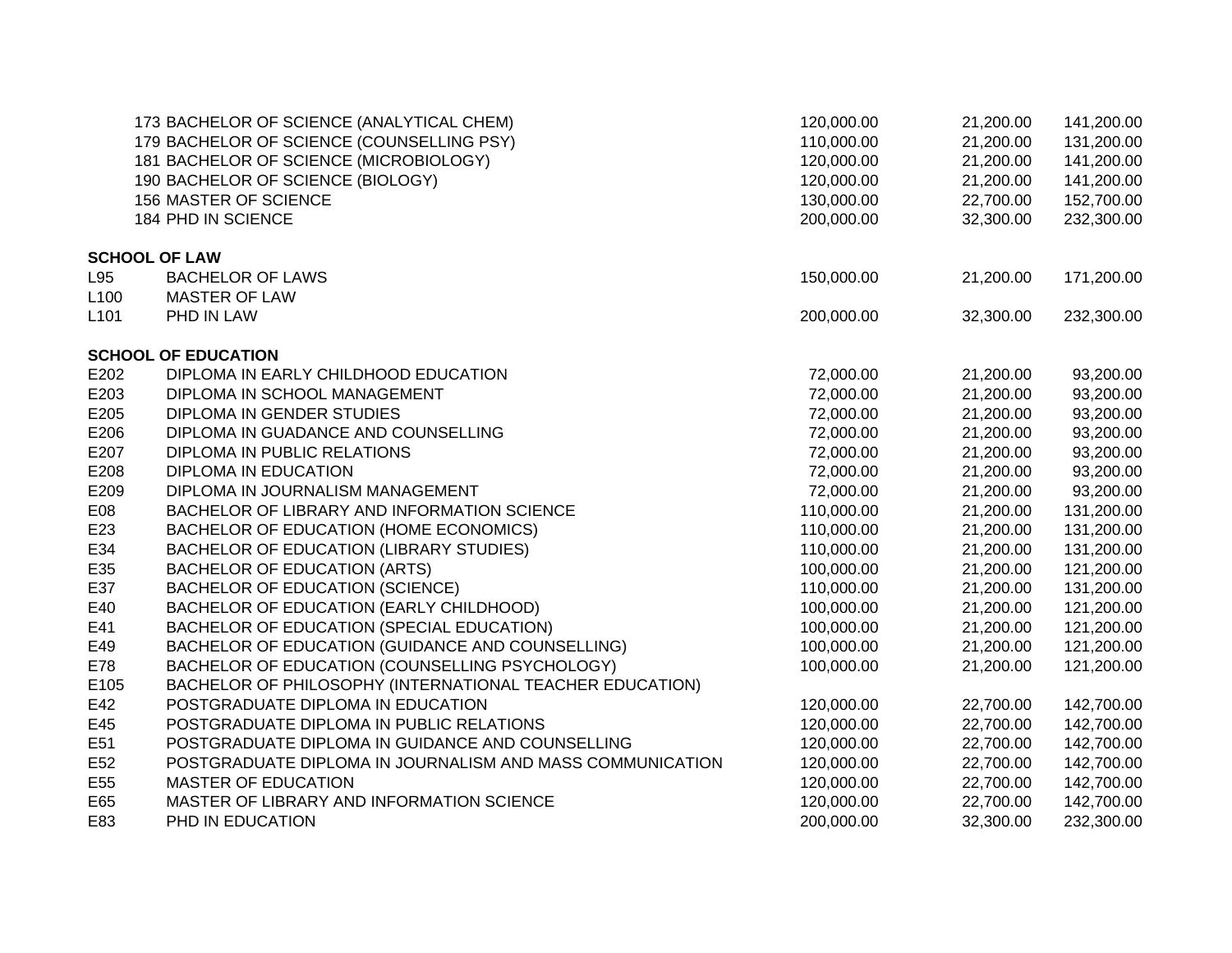|                  | <b>SCHOOL OF ENVIRONMENTAL STUDIES</b>                     |            |           |            |
|------------------|------------------------------------------------------------|------------|-----------|------------|
| N <sub>163</sub> | CERTIFICATE IN ENVIRONMENTAL HEALTH                        | 40,000.00  | 16,500.00 | 56,500.00  |
| N36              | BACHELOR OF ENVIRONMENTAL PLANNING & MANAGEMENT            | 120,000.00 | 21,200.00 | 141,200.00 |
| N38              | BAACHELOR OF ENVIRONMENTAL SCIENCE                         | 110,000.00 | 21,200.00 | 131,200.00 |
| N39              | BACHELOR OF ENVIRONMENTAL STUDIES (COMMUNITY DVPT)         | 110,000.00 | 21,200.00 | 131,200.00 |
| N76              | BACHELOR OF ENVIRONMENTAL STUDIES (ENV.RES.CONS)           | 110,000.00 | 21,200.00 | 131,200.00 |
| <b>N80</b>       | BACHELOR OF SCIENCE (ENVIRONMENTAL EDUCATION)              | 110,000.00 | 21,200.00 | 131,200.00 |
| N <sub>50</sub>  | MASTER OF ENVIRONMENTAL STUDIES                            | 130,000.00 | 22,700.00 | 152,700.00 |
| N85              | PHD IN ENVIRONMENTAL SCIENCE                               | 200,200.00 | 32,300.00 | 232,300.00 |
|                  | <b>SCHOOL OF APPLIED HUMAN SCIENCE</b>                     |            |           |            |
| H164             | CERTIFICATE IN NUTRITION AND HEALTH                        | 40,000.00  | 16,500.00 | 56,500.00  |
| H <sub>234</sub> | DIPLOMA IN TOURISM STUDIES                                 | 72,000.00  | 21,200.00 | 93,200.00  |
| H <sub>262</sub> | DIPLOMA IN NUTRITION AND HEALTH                            | 72,000.00  | 21,200.00 | 93,200.00  |
| H266             | DIPLOMA IN HOSPITALITY AND MANAGEMENT                      | 72,000.00  | 21,200.00 | 93,200.00  |
| H <sub>09</sub>  | BACHELOR OF SCIENCE (FOODS NUTRITION AND DIETETICS)        | 110,000.00 | 21,200.00 | 131,200.00 |
| H <sub>10</sub>  | BACHELOR OF SCIENCE (FAMILY AND CONSUMER STUDIES)          | 110,000.00 | 21,200.00 | 131,200.00 |
| H11              | BACHELOR OF SCIENCE (TEXTILE SCIENCE AND DESIGN)           | 110,000.00 | 21,200.00 | 131,200.00 |
| H <sub>12</sub>  | BACHELOR OF SCIENCE (HOSPITALITY AND TOURISM MANAGEMENT)   | 120,000.00 | 21,200.00 | 141,200.00 |
| H <sub>18</sub>  | BACHELOR OF SCIENCE (SPORTS TECHNOLOGY)                    | 110,000.00 | 21,200.00 | 131,200.00 |
| H <sub>19</sub>  | BACHELOR OF SCIENCE (LEISURE AND RECREATION MANAGEMENT)    | 110,000.00 | 21,200.00 | 131,200.00 |
| H46              | BACHELOR OF PHILOSOPHY IN HOSPITALITY & TOURISM MANAGEMENT | 120,000.00 | 21,200.00 | 141,200.00 |
| H89              | BACHELOR OF SCIENCE (COMMUNITY RESOURCE MANAGEMENT)        | 110,000.00 | 21,200.00 | 131,200.00 |
| H92              | BACHELOR OF SCIENCE (FASHION DESIGN & MARKETING)           | 110,000.00 | 21,200.00 | 131,200.00 |
| H94              | BACHELOR OF SCIENCE (TOURISM MANAGEMENT)                   | 120,000.00 | 21,200.00 | 141,200.00 |
| H <sub>62</sub>  | <b>MASTER OF TOURISM</b>                                   | 130,000.00 | 22,700.00 | 152,700.00 |
| H60              | MASTER OF SCIENCE (APPLLIED HUMAN SCIENCES)                | 130,000.00 | 22,700.00 | 152,700.00 |
| H67              | MASTER OF SPORTS TECHNOLOGY                                | 130,000.00 | 22,700.00 | 152,700.00 |
| H87              | PHD IN APPLIED HUMAN SCIENCES                              | 200,000.00 | 32,300.00 | 232,300.00 |
|                  | <b>SCHOOL OF BUSINESS</b>                                  |            |           |            |
| D <sub>235</sub> | DIPLOMA IN BUSINESS MNGT                                   | 72,000.00  | 21,200.00 | 93,200.00  |
| D <sub>236</sub> | DIPLOMA IN HUMAN RESOURCE MANAGEMENT                       | 72,000.00  | 21,200.00 | 93,200.00  |
| D237             | DIPLOMA IN MARKETING                                       | 72,000.00  | 21,200.00 | 93,200.00  |
| D <sub>239</sub> | DIPLOMA IN SECRETARIAL STUDIES                             | 72,000.00  | 21,200.00 | 93,200.00  |
| D <sub>03</sub>  | BACHELOR OF ARTS (COOPERATIVE STUDIES)                     | 120,000.00 | 21,200.00 | 141,200.00 |